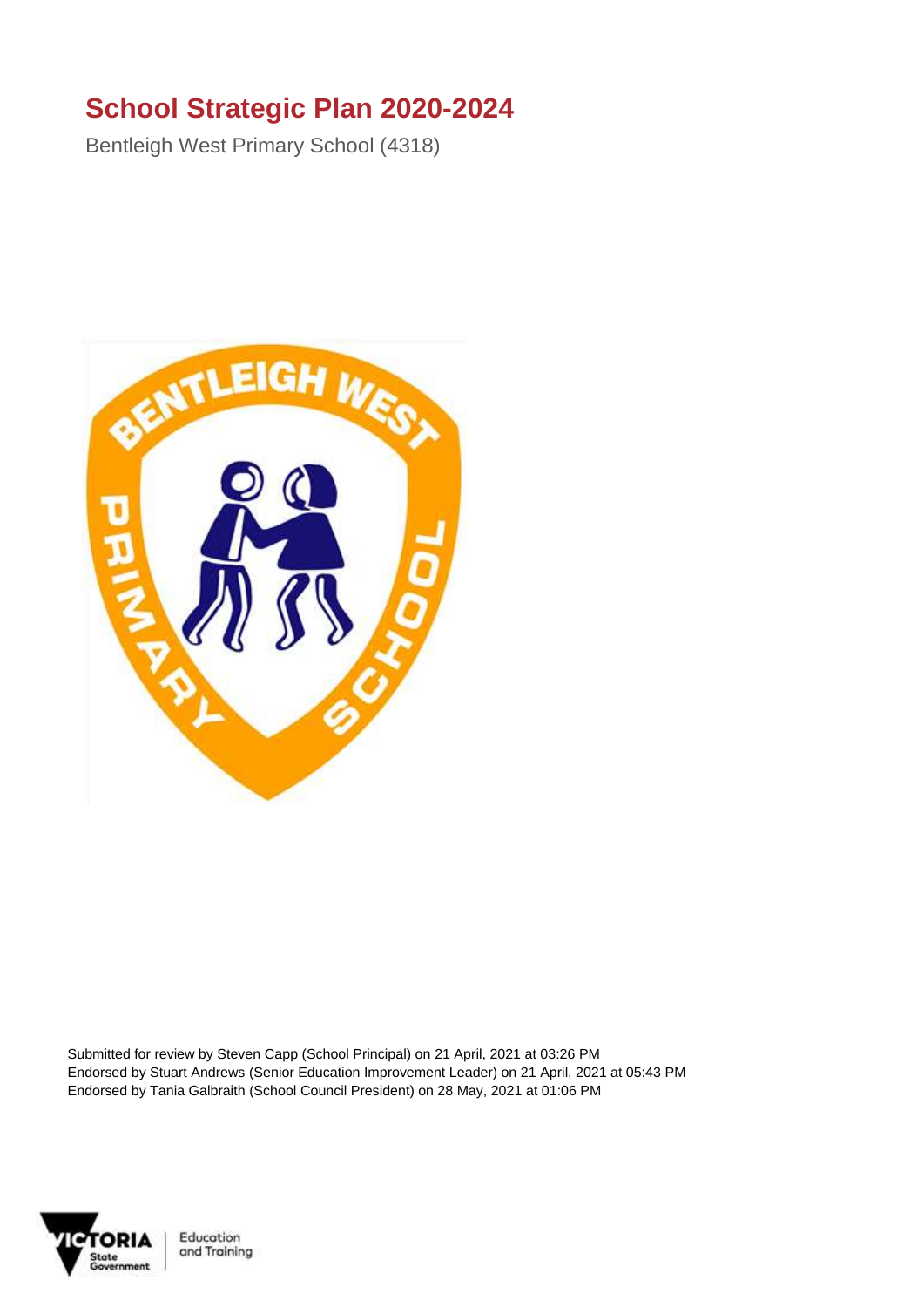## **School Strategic Plan - 2020-2024**

Bentleigh West Primary School (4318)

| <b>School vision</b>      | Bentleigh West Primary School has a deep commitment to:<br>fostering knowledgeable, respectful and caring young people who contribute positively and responsibly to their local and<br>$\Omega$<br>global community.<br>be a high performing school with embedded evidence informed best practice that is visible in each classroom.<br>$\Omega$                                                                                                                                                                                                                                                                                                                                                                                                                                                                                                                                                                                                                                                                                                                        |
|---------------------------|-------------------------------------------------------------------------------------------------------------------------------------------------------------------------------------------------------------------------------------------------------------------------------------------------------------------------------------------------------------------------------------------------------------------------------------------------------------------------------------------------------------------------------------------------------------------------------------------------------------------------------------------------------------------------------------------------------------------------------------------------------------------------------------------------------------------------------------------------------------------------------------------------------------------------------------------------------------------------------------------------------------------------------------------------------------------------|
| <b>School values</b>      | Resilience encouraging students to support each other and bounce back when faced with adversity.<br>Responsibility encouraging students to take ownership of their actions, reflecting on them and dealing with the consequences of<br>those actions with integrity.<br>Care encouraging students to care about themselves, others and the environment.<br>Respect encouraging teachers and parents to treat themselves, each other, and their environment with respect.<br>Positivity encouraging students to approach life, and specifically learning, with confidence, optimism and enthusiasm.<br>Persistence encouraging students to strive for their personal best, accept challenges, try hard and not give up.                                                                                                                                                                                                                                                                                                                                                  |
| <b>Context challenges</b> | Bentleigh West Primary School achieved much in the previous strategic plan.<br>The move to create a calm orderly environment and implement a consistent pedagogical model to teach clear viable curriculum has<br>ensured teachers understand what they have to teach and how to teach it.<br>The self evaluation and review found that BWPS has created a very strong platform for students to understand and take more<br>ownership of their learning.<br>To do this effectively, BWPS needs to further develop a strong Professional Learning Community with the FISO improvement cycle<br>as core way of working.<br>The PLC's challenge is to improve literacy and numeracy learning by continuing to imbed a curriculum that ensures low variance<br>between classrooms. To improve reading and writing results the school is developing a knowledge rich curriculum to ensure text<br>variety, robust novel study and sequential knowledge building, via Science and Humanities, to improve ideas, vocabulary and links to<br>concepts when reading and writing. |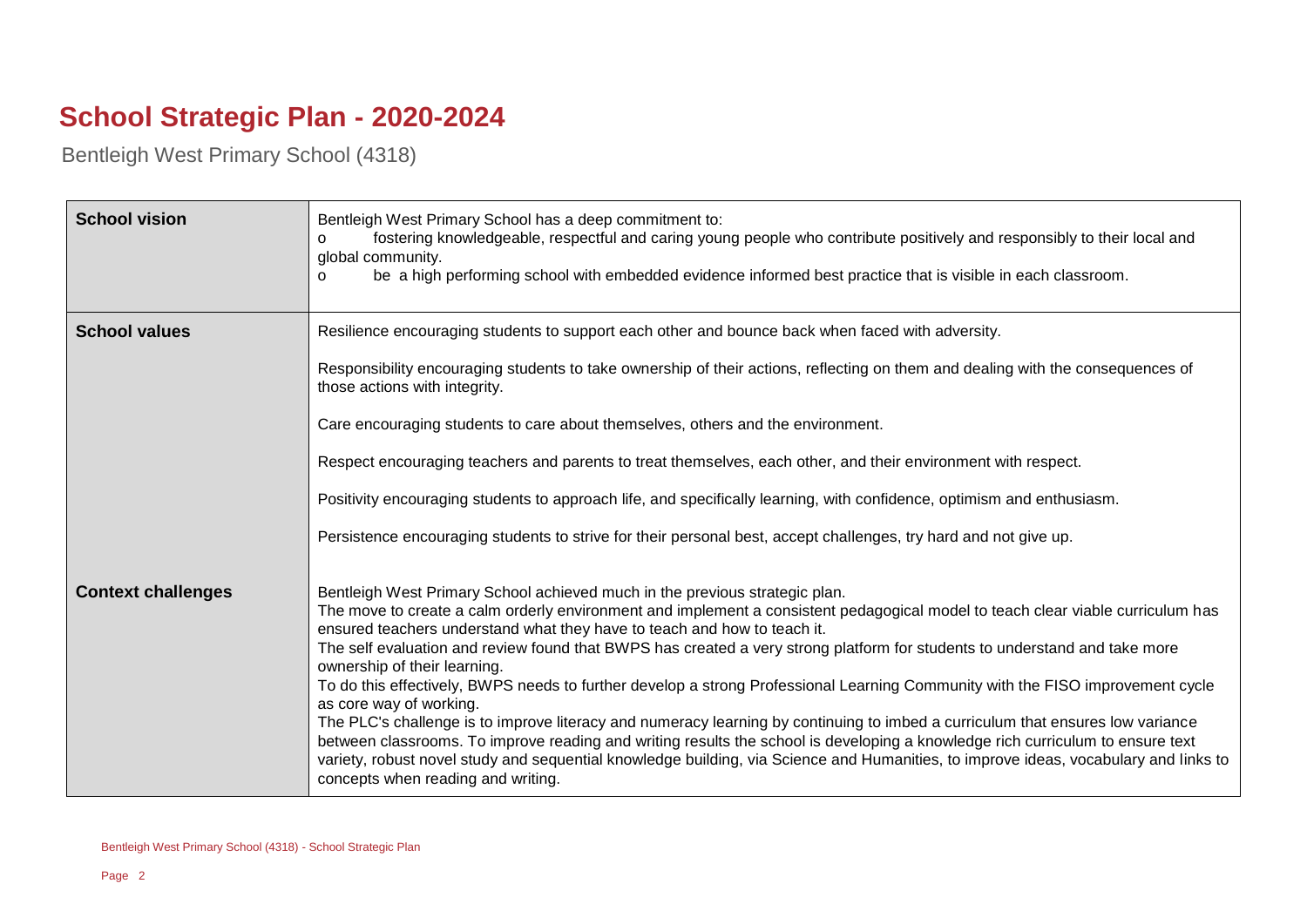|                             | Bentleigh West will need to develop a shared model of student voice and agency within its evidence informed framework, as the<br>review identidied that student's were very engaged and proud of the school, but were not completely sure as to end points of learning<br>and how to monitor the own learning more independently.<br>The PLC challenge is to engage student in exploring feedback driven meta-cognition, and facilitate goal setting and monitoring of to<br>reflect on behaviours that are successful in reaching their targets.<br>Further challenging high performing students is also a challenge. The percentage of students in the top two bands has increased<br>over time and we need to continue to seek growth in these students.<br>BWPS also has the opportunity to increase the role of Student Leadership.<br>The review found that student confidence and behaviour was very good and conducive to leveraging the trust to take on more<br>responsibility within the school.                                                                                                                                                                                                                                                                                                                                                                                                                                                                                                                                                                                                                                                                                                                                                                                                                                                     |
|-----------------------------|-----------------------------------------------------------------------------------------------------------------------------------------------------------------------------------------------------------------------------------------------------------------------------------------------------------------------------------------------------------------------------------------------------------------------------------------------------------------------------------------------------------------------------------------------------------------------------------------------------------------------------------------------------------------------------------------------------------------------------------------------------------------------------------------------------------------------------------------------------------------------------------------------------------------------------------------------------------------------------------------------------------------------------------------------------------------------------------------------------------------------------------------------------------------------------------------------------------------------------------------------------------------------------------------------------------------------------------------------------------------------------------------------------------------------------------------------------------------------------------------------------------------------------------------------------------------------------------------------------------------------------------------------------------------------------------------------------------------------------------------------------------------------------------------------------------------------------------------------------------------|
| Intent, rationale and focus | Bentleigh West Primary School is continuing to focus on implementing a PLC structure to help teacher implement:<br>a knowledge rich curriculum, to challenge and inspire our students, formative assessment with student input imbedded via feedback<br>driven metacognition to build student agency and a pathway to independent learning, a formalised extension program to facilitate<br>growth in our high performing students.<br>A BWPS model of student agency and voice to align with the very distinct culture created at BWPS is an area the school in keen to<br>imbed.<br>This is important as it creates the best possible chance of improving our literacy and numeracy outcomes for all students and<br>developing a stimulating curriculum with more student buy in to generate further learning independence, motivation and engagement<br>in all classes at BWPS.<br>The school is prioritising the knowledge rich curriculum design that encompasses the key understandings and assessments to match<br>from the teacher and student perspective. Student input and feedback on the design has been prioritised in this phase (Year 1 to 2)<br>Once this work has been implemented to a level the community understands, we will prioritise capturing what is working and<br>improvements needed to begin forming our shared model of student voice and agency at BWPS. This phase will incorporate an<br>increase in extension units for students identified and on ILPs (Year 2 - 4)<br>With a shared model being formulated we can use this to continue to drive meaningful student leadership that incorporates working<br>on the shared model and imbedding it. Student choice around exhibitions of learning and other community engagements including<br>being involved in decision making with staff will be formalised (Year 2 - 4) |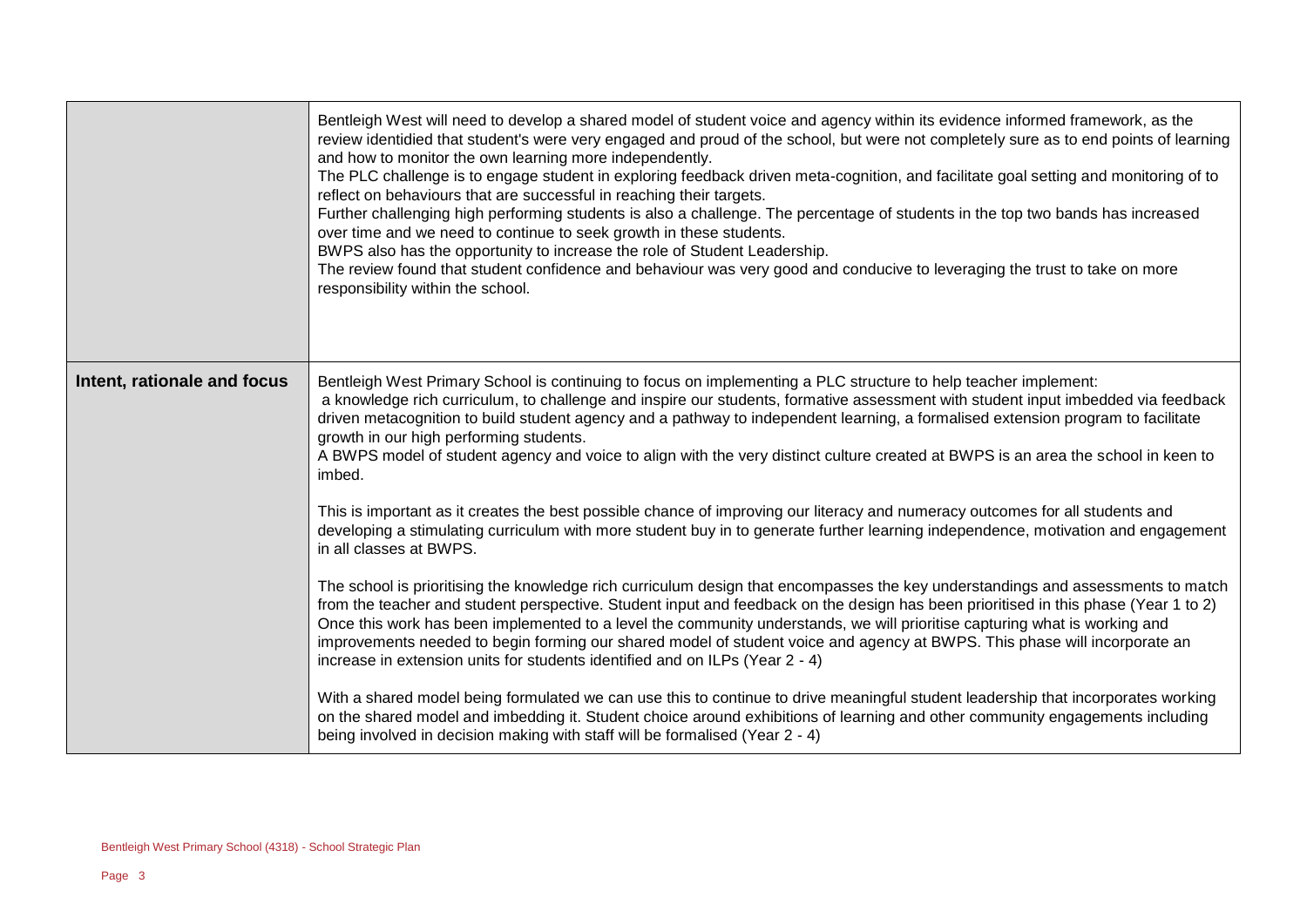Bentleigh West Primary School (4318) - School Strategic Plan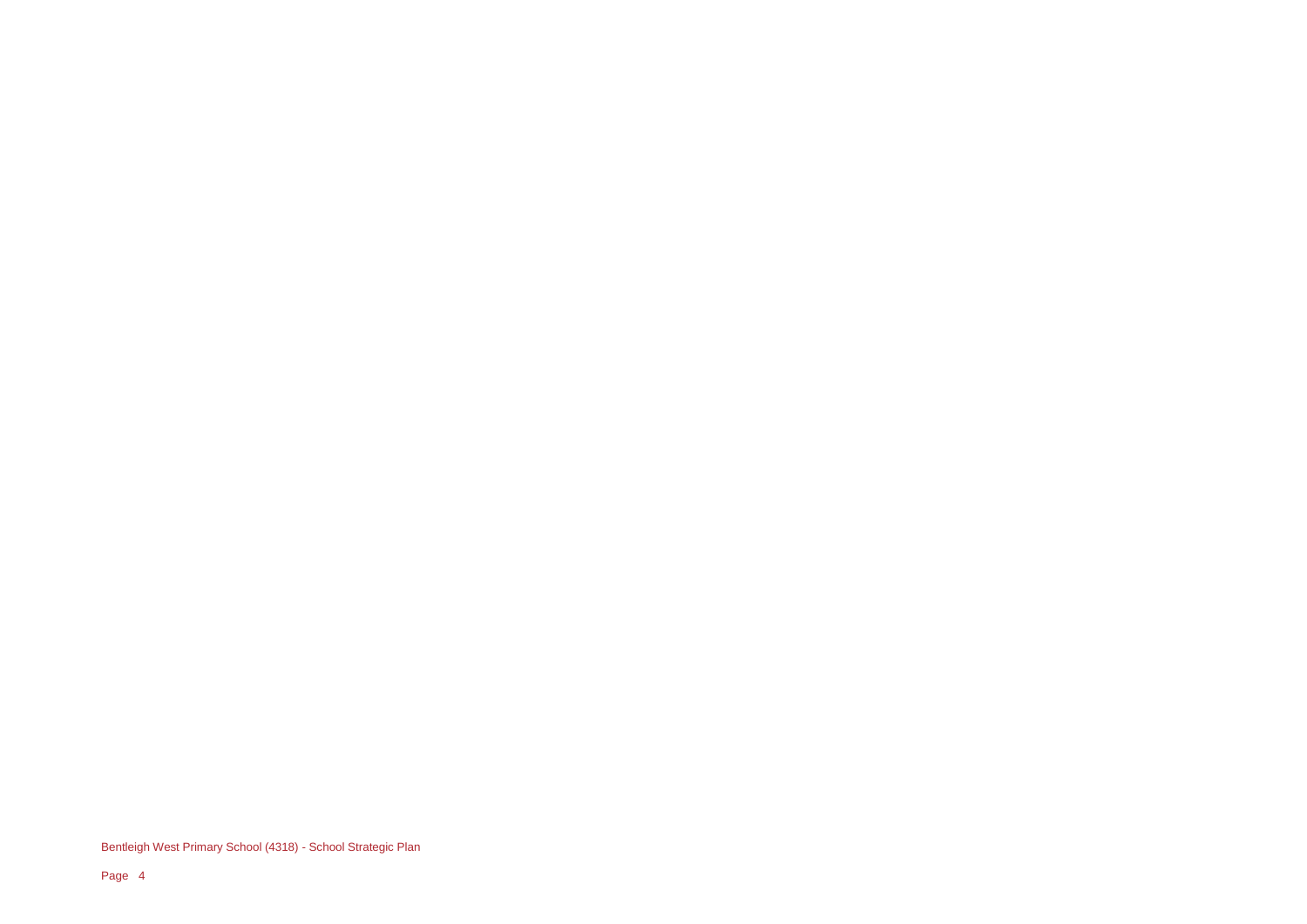## **School Strategic Plan - 2020-2024**

Bentleigh West Primary School (4318)

| Goal 1     | Improve the literacy and numeracy achievement of every student.                                                                                                                                                                                                                            |
|------------|--------------------------------------------------------------------------------------------------------------------------------------------------------------------------------------------------------------------------------------------------------------------------------------------|
| Target 1.1 | By 2024 increase NAPLAN benchmark growth in:<br>• reading from $23\%$ (2019) to 30%<br>• writing from $13\%$ (2019) to 30%<br>• spelling from $54\%$ (2019) to $56\%$ .                                                                                                                    |
| Target 1.2 | By 2024 increase the percentage of students who achieve in NAPLAN top two bands at year 5 in:<br>• number from 55% (2019) to 57%.<br>• reading from 50% (2019) to 55%<br>• writing from $14\%$ (2019) to 28%                                                                               |
| Target 1.3 | By 2024 Increase the percentage of students from Foundation to Year 6 who are assessed above or well above<br>the expected achievement level in:<br>• reading and viewing from 72% (2019) to 75%.<br>• writing from $63\%$ (2019) to $65\%$<br>• number and algebra from 80% (2019) to 82% |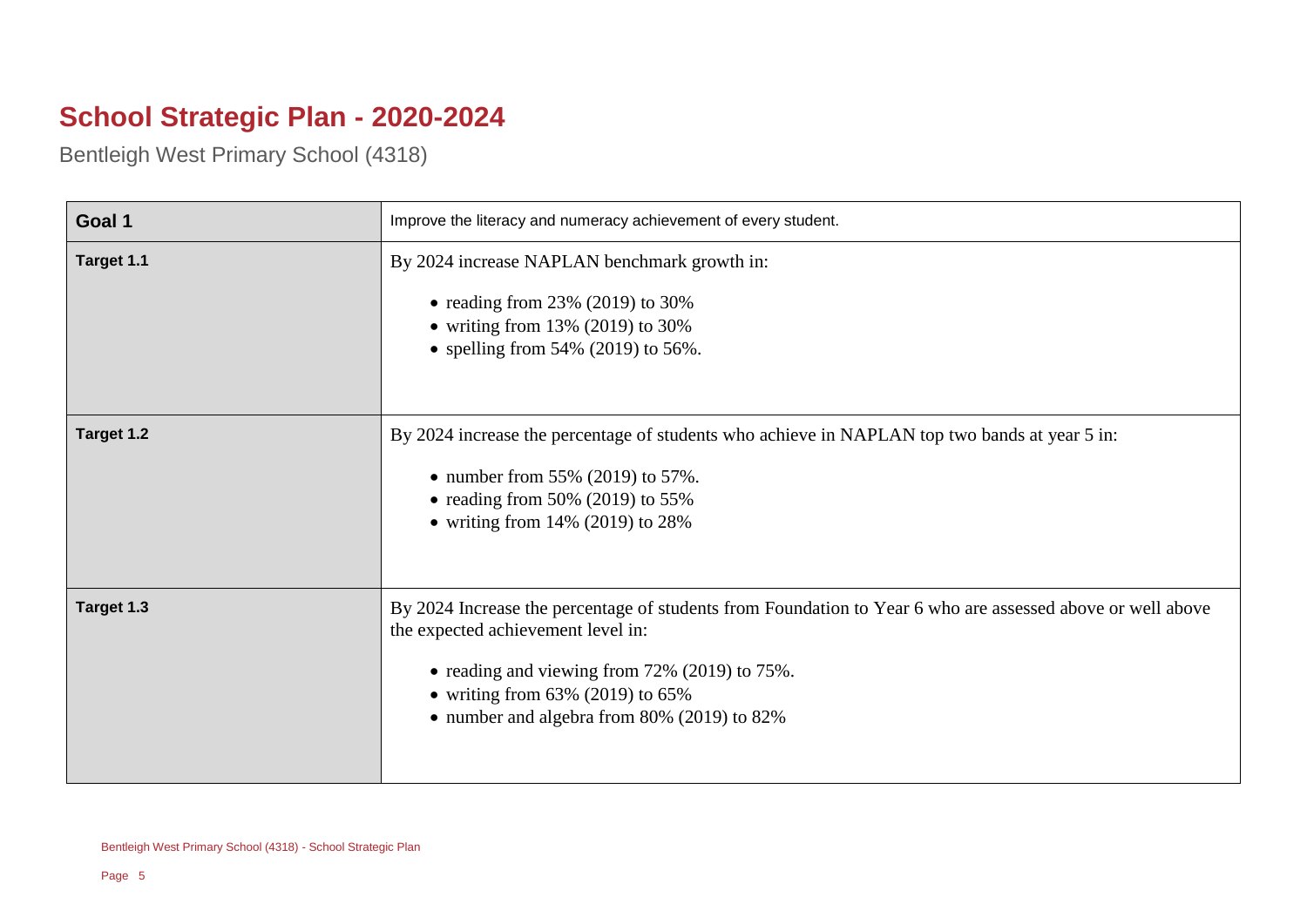| <b>Key Improvement Strategy 1.a</b><br><b>Building practice excellence</b> | Embed the Professional Learning Communities (PLC) structures to ensure a whole school culture of collaboration with a<br>collective focus on student learning.                                                                                                                                              |
|----------------------------------------------------------------------------|-------------------------------------------------------------------------------------------------------------------------------------------------------------------------------------------------------------------------------------------------------------------------------------------------------------|
| <b>Key Improvement Strategy 1.b</b><br>Evaluating impact on learning       | Build capacity of all teachers to understand and utilise assessment evidence to inform teacher planning and classroom<br>practice.                                                                                                                                                                          |
| <b>Key Improvement Strategy 1.c</b><br><b>Building practice excellence</b> | Ensure teacher professional learning is designed to build teacher capacity and curriculum knowledge and enhances<br>instructional practice.                                                                                                                                                                 |
| Goal 2                                                                     | To engage all students through developing an innovative and aspirational curriculum                                                                                                                                                                                                                         |
| Target 2.1                                                                 | By 2024 increase the percentages of positive student responses to AtoSS for the following factors:<br>• Differentiated learning challenge from 82% (2019) to 85%<br>• Motivation and interest from 78% (2019) to 83%<br>• Sense of confidence from 73% (2019) to 82%.                                       |
| <b>Target 2.2</b>                                                          | By 2024 increase the percentages of positive staff responses in the following School Opinion Survey school<br>climate factors:<br>• Academic emphasis from 84% (2020) to 90%<br>• Collective focus on student learning from 90% (2020) to 94%<br>• Guaranteed and viable curriculum from 96% (2020) to 97%. |
| Target 2.3                                                                 | By 2024 increase the percentages of positive parent responses to the Parent Opinion Survey in the following<br>factors:<br>• Student motivation and support from 82% (2020) to 87%                                                                                                                          |
|                                                                            |                                                                                                                                                                                                                                                                                                             |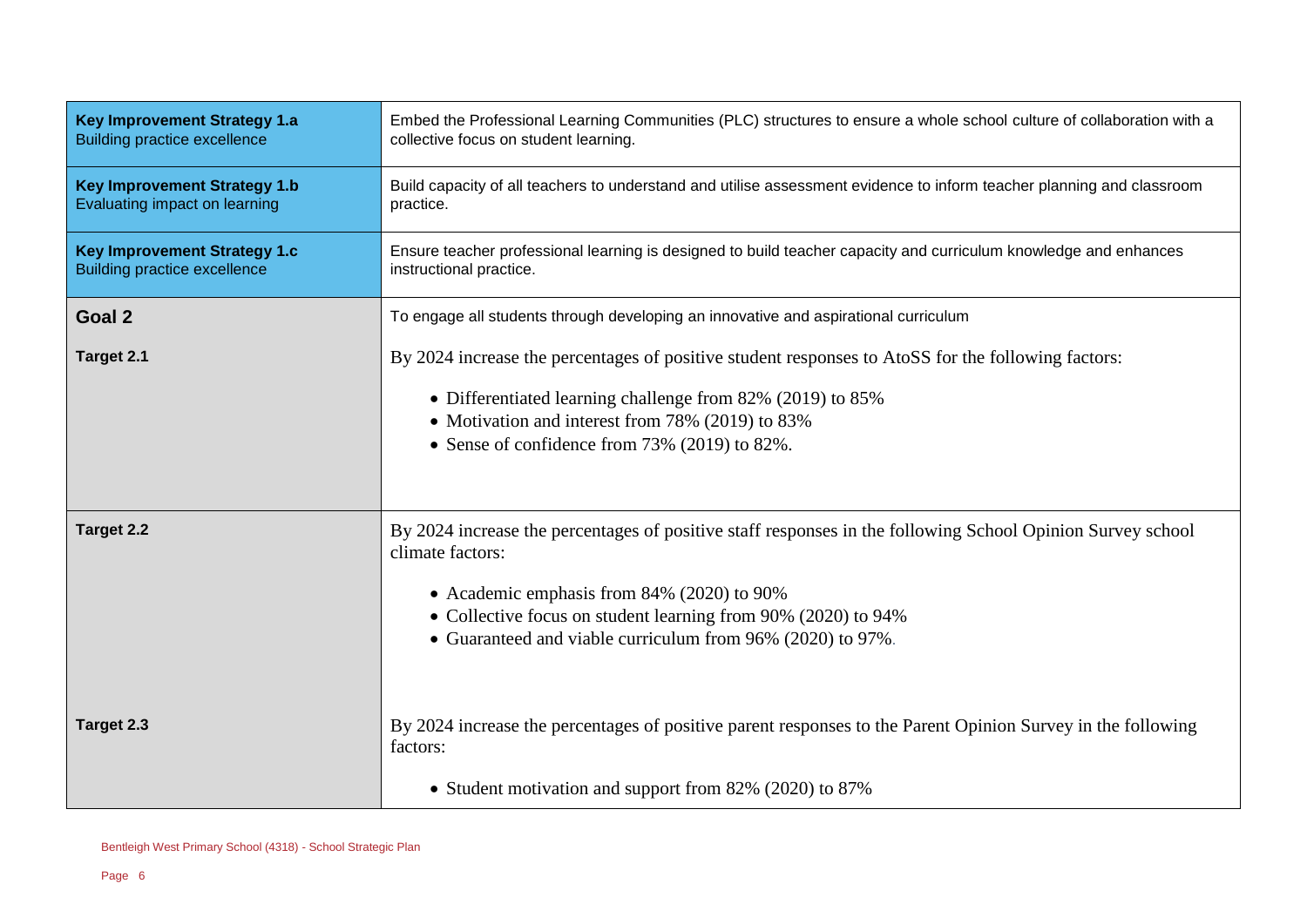|                                                                                          | • Stimulating learning environment from 78% (2020) to 83%<br>$\bullet$ E?ective teaching from 76% (2020) to 81%.                                                                                                                                                                                                                                                                                                      |
|------------------------------------------------------------------------------------------|-----------------------------------------------------------------------------------------------------------------------------------------------------------------------------------------------------------------------------------------------------------------------------------------------------------------------------------------------------------------------------------------------------------------------|
| <b>Key Improvement Strategy 2.a</b><br>Curriculum planning and assessment                | Build teacher content knowledge and supporting resources for the development of the Knowledge Rich Curriculum.                                                                                                                                                                                                                                                                                                        |
| <b>Key Improvement Strategy 2.b</b><br>Curriculum planning and assessment                | With the development of the Knowledge Rich Curriculum, structure the curriculum to enable students to be provided with<br>regular opportunities to engage in learning experiences that reflect their point of learning need.                                                                                                                                                                                          |
| <b>Key Improvement Strategy 2.c</b><br>Evidence-based high-impact teaching<br>strategies | Ensure all teachers are supported through instruction coaching and professional learning to utilise the High Impact<br>Teaching Strategies (HITS) consistently and effectively.                                                                                                                                                                                                                                       |
| Goal 3                                                                                   | Improve student engagement and motivation in learning.                                                                                                                                                                                                                                                                                                                                                                |
| Target 3.1                                                                               | By 2024 increase the percentages of positive student responses to the following student voice and agency factors<br>in AtoSS:<br>• At this school I help decide things like the class activities and rules from 37% (2019) to 57%<br>• I have a say in the things I learn from 39% (2019) to 59%<br>• My teacher likes my ideas from 55% (2019) to 65%<br>• I am encouraged to share my ideas from 62% (2019) to 72%. |
| Target 3.2                                                                               | By 2024 increase the percentages of positive parent responses to the following factors in the Parent Opinion<br>Survey<br>• Student agency and voice from 73% (2019) to 78%<br>• School connectedness from 88% (2019) to 93%                                                                                                                                                                                          |